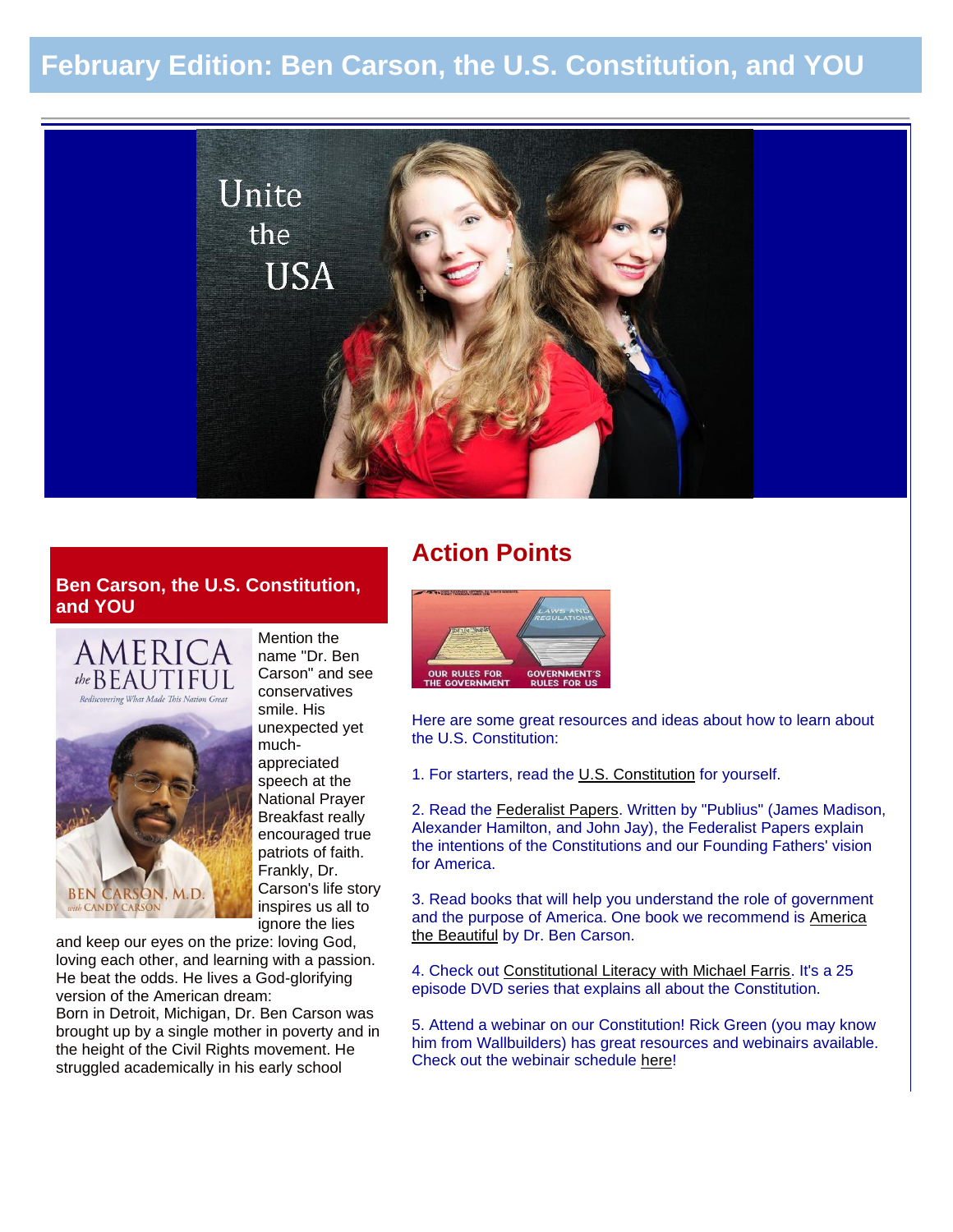years, but after his mom required him to read two books a week and produce written reviews for her (instead of watching TV), he started to excel in school. Thanks to hard work and perseverance, Dr. Ben Carson became a renowned neurosurgeon at Johns Hopkins University.

**Let's all follow the lead of Dr. Ben Carson and educate ourselves.** Pick up a book and read it. Turn off the TV and log off FaceBook and read. You will discover a new world of opportunities. Learning is fascinating and no one can outgrow it. Start out by reading Dr. Carson's book, [America the Beautiful.](http://www.amazon.com/dp/0310330912) Most of all, we recommend reading the Bible each day - it's the very best choice to read.

#### **It's also time for us to read the U.S.**

**Constitution.** Too many people have no idea what is in the Constitution because they have never read it in its entirety.

#### **Our Founding Fathers expected that Americans would hold leaders accountable to preserve, protect, and defend the**

**Constitution.** It is our duty as citizens to vote out those who abuse the Constitution and replace them with new officials who will faithfully preserve, protect, and defend the Constitution.

In order to do that, "We the People" need to become educated about the Constitution and what our country was originally intended to be.

**Unlike other countries' constitutions, the U.S. Constitution was not written in the name of dominant leaders, but by the power of "We the People."** So when our government does not adhere to the Constitution, the root of the problem rests with the people. We are not doing our part as informed citizens.

**In response, Unite the USA is excited to feature an article by Kevin Price that gives a summary of the Bill of Rights.** You will also discover wonderful resources to learn all about the Constitution. Our heritage is fascinating....don't miss out on learning all about it.

### **What's written on the Liberty Bell?**



Guess what is inscribed on the Liberty Bell? Answer: Leviticus 25:10. It says, "Proclaim Liberty throughout all the land unto all the inhabitants thereof..."

## **About Kevin Price**



Kevin Price is an award winning author, speaker, columnist, and business talk radio personality. He has traveled coast to coast and around the world talking about free enterprise, limited government, and private property. He conducted seminars in Poland, Hungary, and the former Soviet Union following the fall of communism, teaching about how those nations could pursue a free market economy.

Price is the host of the Price of Business on radio and is a nationally syndicated columnist, with articles frequently appearing in USA Today, Chicago Sun Times, and other major media. Learn more about Kevin Price at <http://www.usdailyreview.com/> and [http://www.priceofbusiness.com/.](http://www.priceofbusiness.com/)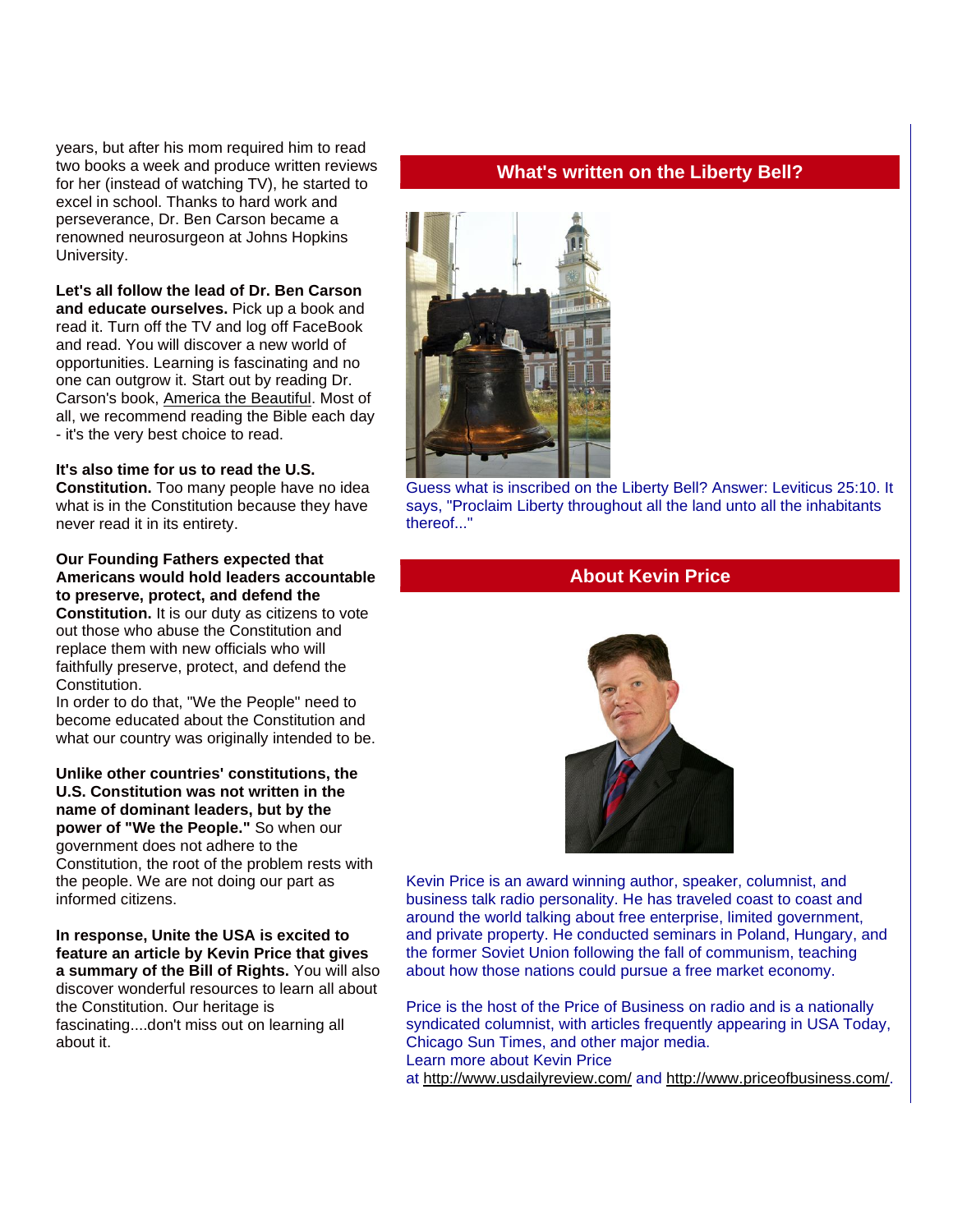Meanwhile, as we do so, let's remember to cherish, read, and live out in deeds the best Book: the Bible.

Here's to learning and enjoying it!

God bless, Carrie Stoelting and Stacie Stoeting Founders of [www.unitetheusa.org](http://r20.rs6.net/tn.jsp?e=0015pg0bAZ2oTFtGIutpyVljLhOmzI4LMC5qnjLioyq5kPN7Su6rgsWpTmNqUN1jfavWGhgD09lFpal3YMCR09VO_U5qR3XrxVhYzbgw2kZGUgfbn1BLYnBkw==)

## **A Summary of the Bill of Rights**

## **Bill of Rights were designed to protect the people, not the government**

#### *Click [here](http://www.archives.gov/exhibits/charters/bill_of_rights_transcript.html) to read the Bill of Rights.*



By Kevin Price Thomas Jefferson argued that "When governments fear the people, there is liberty. When the people fear the government, there is tyranny. The strongest reason for the people to retain

the right to keep and bear arms is, as a last resort, to protect themselves against tyranny in government." To me, this important quote (from his Monticello Papers) sets the stage for the ideas behind the Bill of Rights, which are the first ten amendments of the US **Constitution** 

These amendments were not an after thought to make the Constitution better, but became a line in the sand in the eyes of those who feared that government did not have sufficient limits placed on it in then newly developed Constitution. The events that led to their inclusion were driven by Virginia delegate George Mason. Simply put, without the ratification of the Bill of Rights, there would be no ratification of the Constitution.

#### **The Bill of Rights, in simple English:**

**First Amendment.** Freedom of Speech,

**Featured Founding Father**



**James Madison** (March 16, 1751 - June 28, 1836) was an American statesman and political theorist, and the fourth President of the United States (1809-1817). He is known as the "Father of the Constitution" for being instrumental in the drafting of the United States Constitution and as the key champion and author of the United States Bill of Rights.

### **[In God We Still Trust](http://unitetheusa.org/id56.html)**



Celebrate your freedom and order *[In God We Still Trust](http://unitetheusa.org/id56.html)*. All proceeds go to Unite the USA. Help Stacie and Carrie promote faith and freedom in America. Your support is important and appreciated. *[Buy or download a copy today.](http://unitetheusa.org/id56.html)*God bless you as you celebrate the red, white, and blue!

#### **Booking Info**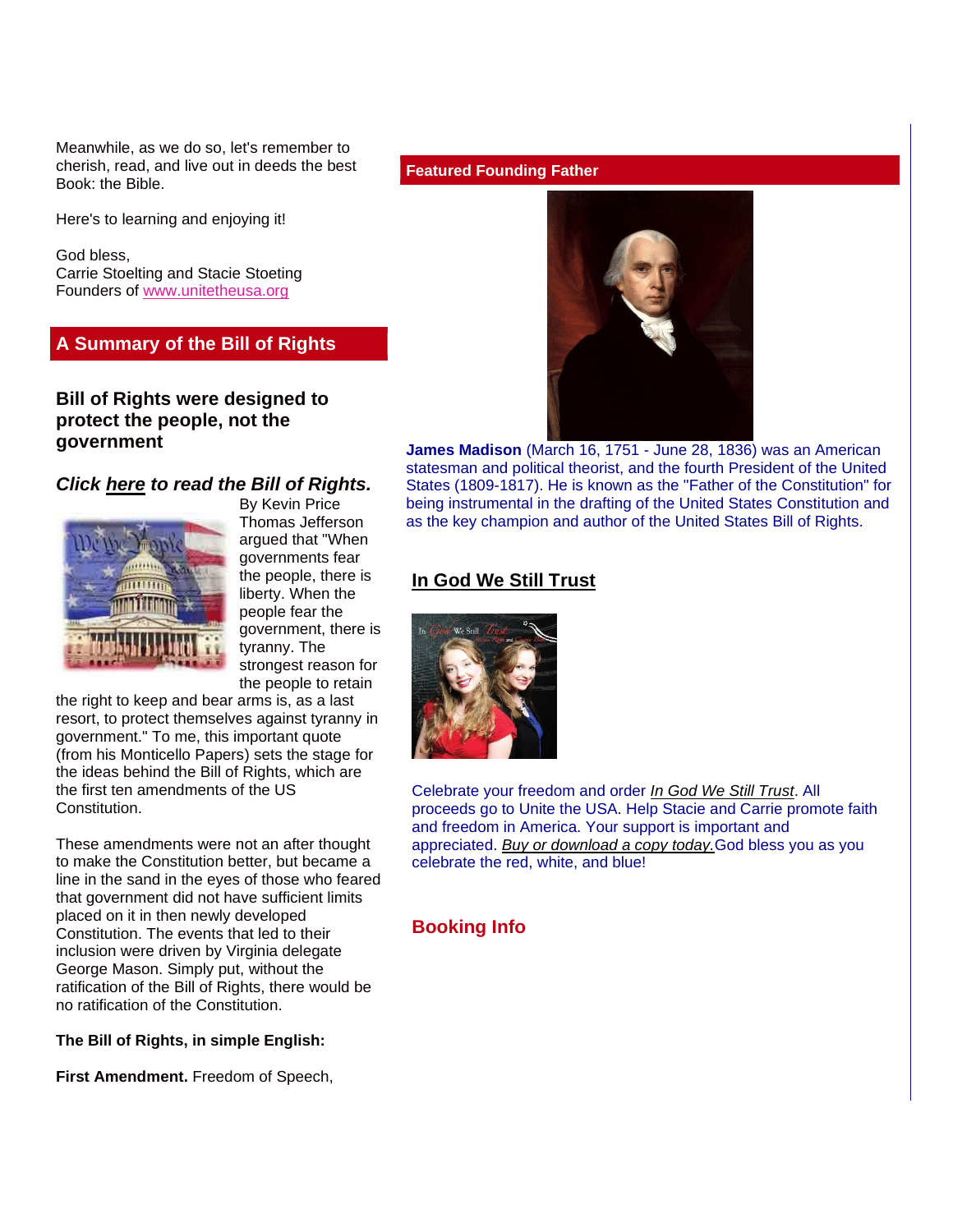Press, Religion, to Petition the Government. Regardless of how "ugly" the speech, it is permissible under the law. Government will always find its critics offensive, so latitude in what people can say is important. There are, of course, limits to this, but they are very few.

**Second Amendment.** Right to Keep and Bear Arms. This was not meant simply for a standing army (see Jefferson's quote above), but as a final check for a government that grows out of control.

**Third Amendment.** Quartering of Troops. Following an ugly war with England, the new government made it clear that it would not impose itself on the people.

**Fourth Amendment.** Unreasonable Search and Seizure. One of the fundamental ideas of our government is that restrictions are placed on our ability to incriminate ourselves. You better have cause and, in most cases, a warrant to go in a person's home.

**Fifth Amendment.** Due Process, Double Jeopardy, Protection of Property. Other than those in the military, everyone is assured certain rights to protect their freedom. This includes the right to own property.

**Sixth Amendment.** Rights of the Accused. The most important, is to knowing what you are accused of. People can not be held in jail without cause.

**Seventh Amendment.** Civil Right to a Jury. The only exception is some non-civil trials and in the military.

**Eighth Amendment.** Cruel and Unusual Punishment and Excessive Bail.

**Ninth Amendment.** Rights not addressed. If they are not addressed in the Constitution, it is assumed the people have them in this important amendment.

**Tenth Amendment.** Powers of the States and People. A progressive website described this as "Rights not addressed in the first 10 Amendments will have to be determined by 'the people' at a later date." This could not be



Celebrate the true spirit of America with Carrie Beth and Stacie Ruth. Book Stacie and Carrie for concert or conference! Email [info@unitetheusa.org](mailto:info@unitetheusa.org) for more information.

# **Share and Sign Up**

Be sure to share this edition with your friends. Sign up for Unite the USA's free monthy e-mail [here!](http://unitetheusa.org/id2.html)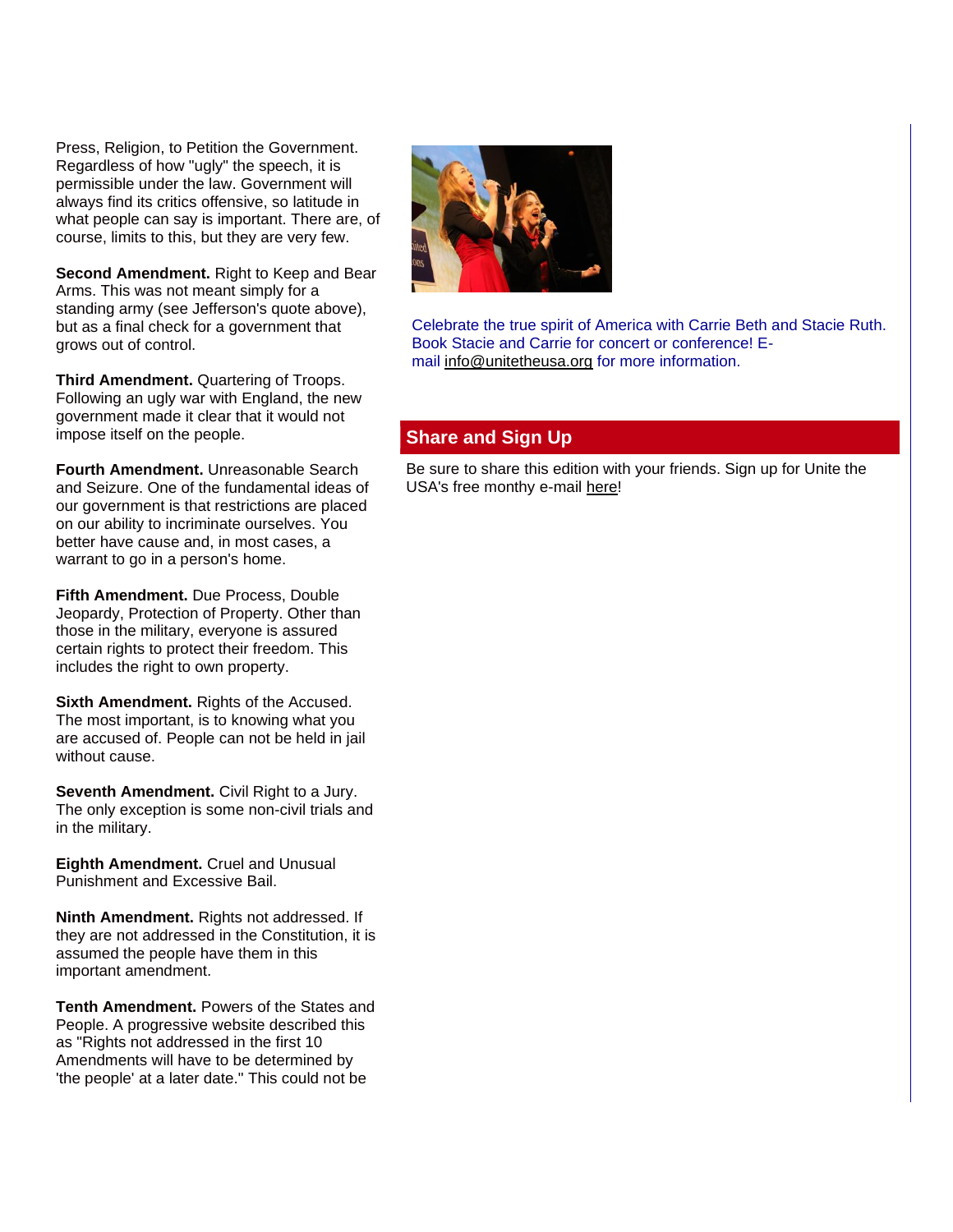further from the truth, it actually simply states that "The powers not delegated to the United States by the Constitution, nor prohibited by it to the states, are reserved to the states respectively, or to the people." There is nothing "later" about it. If it is not in the Constitution, it is left to the states and the people, only a grueling amendment process can change the law. What is most important about this is that these rights are meant to protect the people, not the federal government. This stands against the trend of legal opinion we have seen for years.

# **Government Roles... According to the Constitution**

#### **Executive Branch (President)**

- Authorizes or vetoes federal bills.
- Executes federal laws.
- Appoints high officials such as judges.
- Establishes foreign treaties.
- Offers pardons and reprieves.
- Commander-in-Chief of Armed Forces.

#### **Checks on Executive Branch**

- Congress can impeach/remove the president.
- Congress can overrule vetoes by 2/ 3 vote.
- Senate can choose not to confirm appointments or ratify treaties.
- Supreme Court can declare executive order as unconstitutional.

#### **Legislative Branch (Congress)**

- Writes and passes federal laws.
- Creates lower federal courts and number of judges.
- Can reject the president's veto with 2/3 vote.

#### **Checks on Legislative Branch**

The president can veto bills.